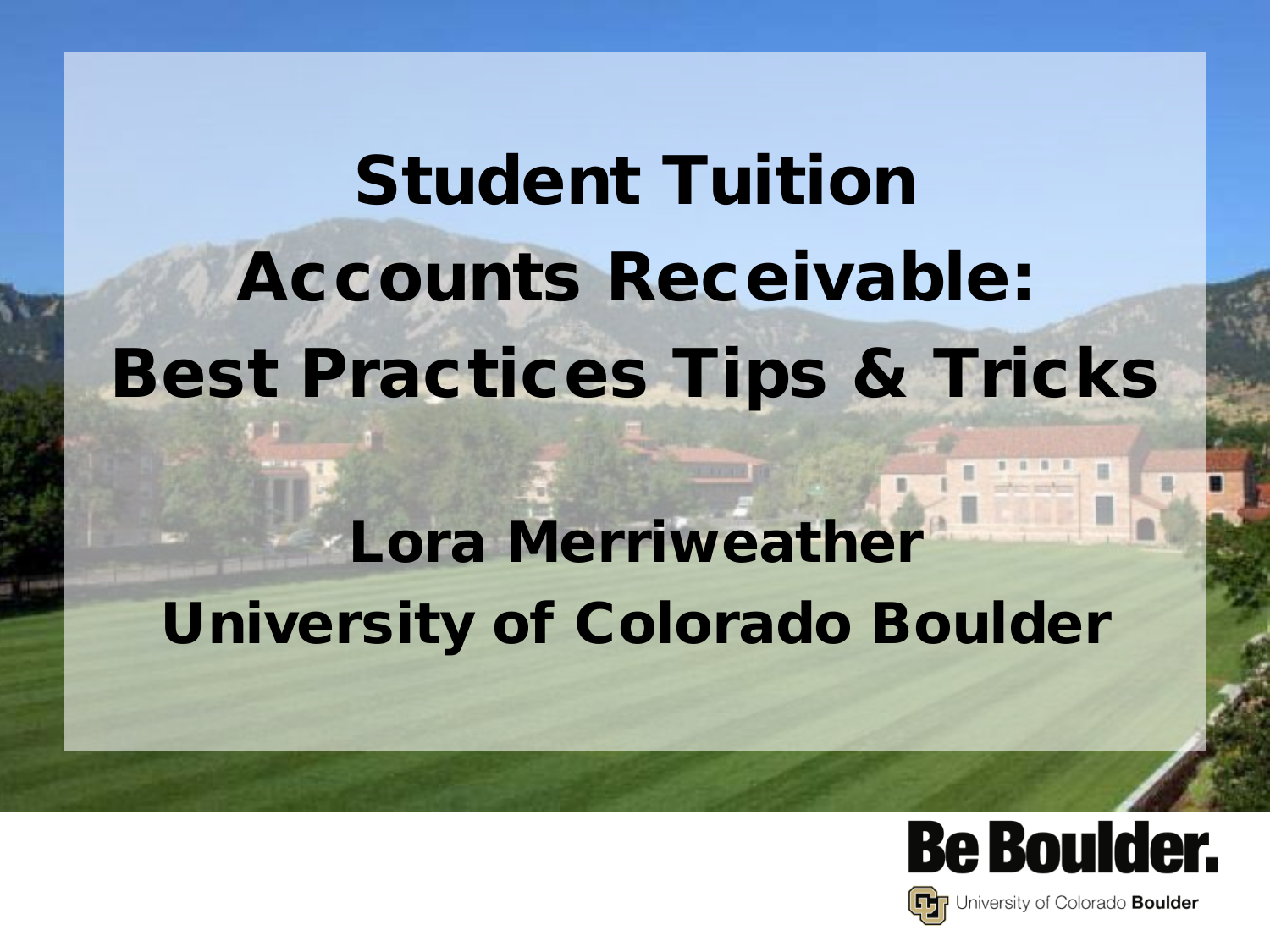# **Agenda**

- Collections
	- Best Practices
	- Tips & Tricks
- CU-Boulder Tuition & Fee Agreement and Disclosure

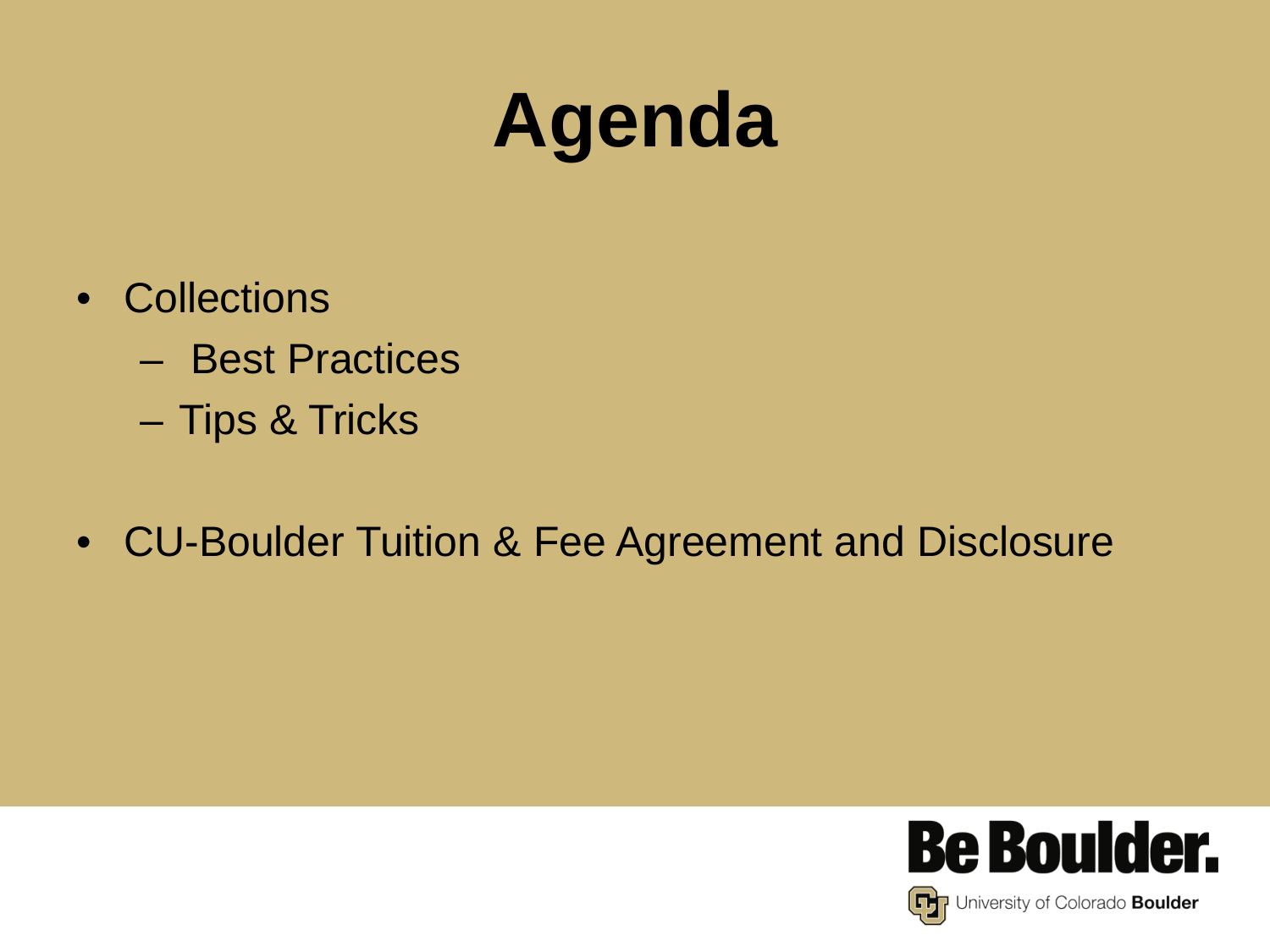

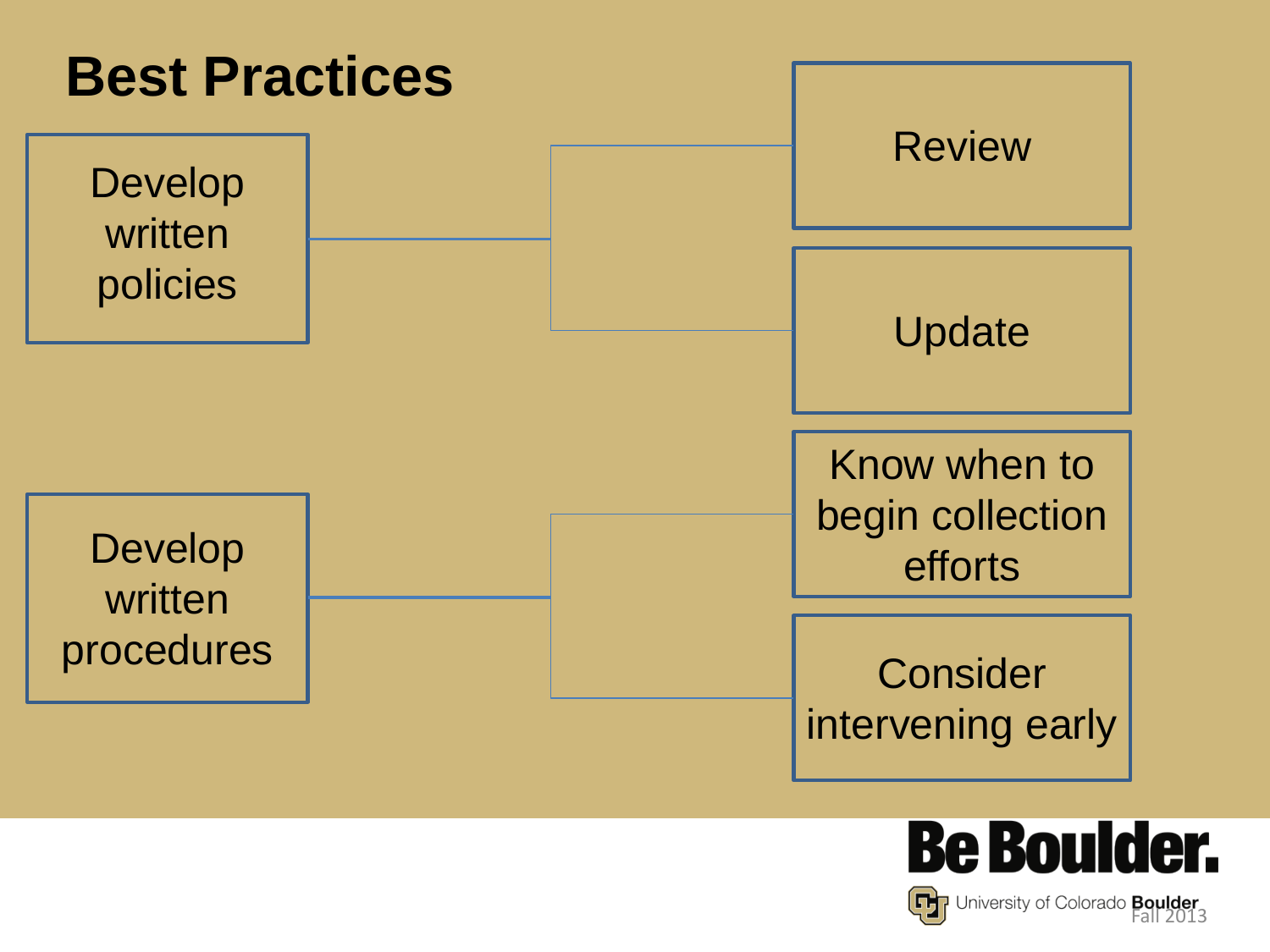#### **Best Practices continued**

#### Train staff

Define account ownership

# Establish periodic mandatory training

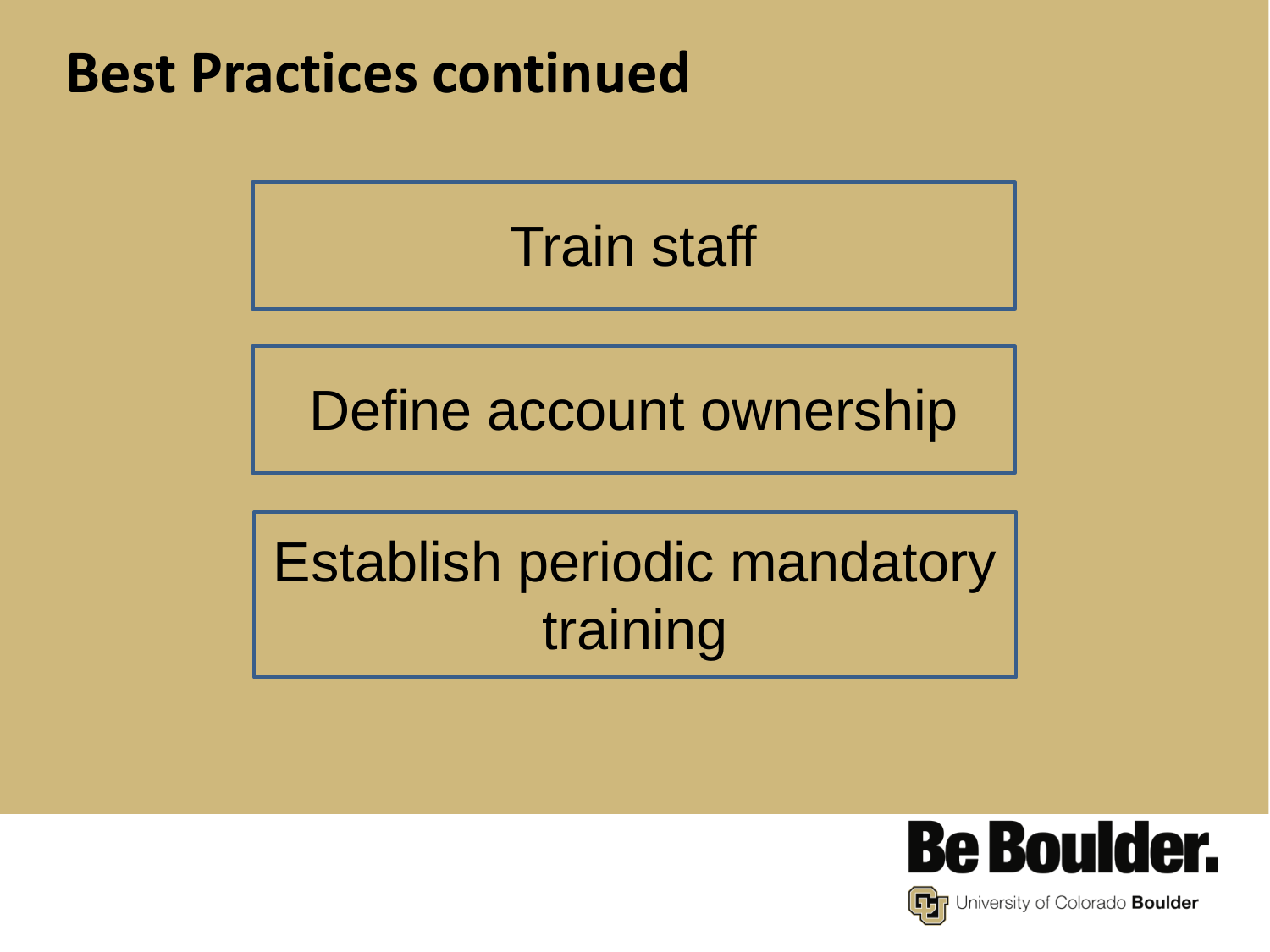#### **Best Practices continued**



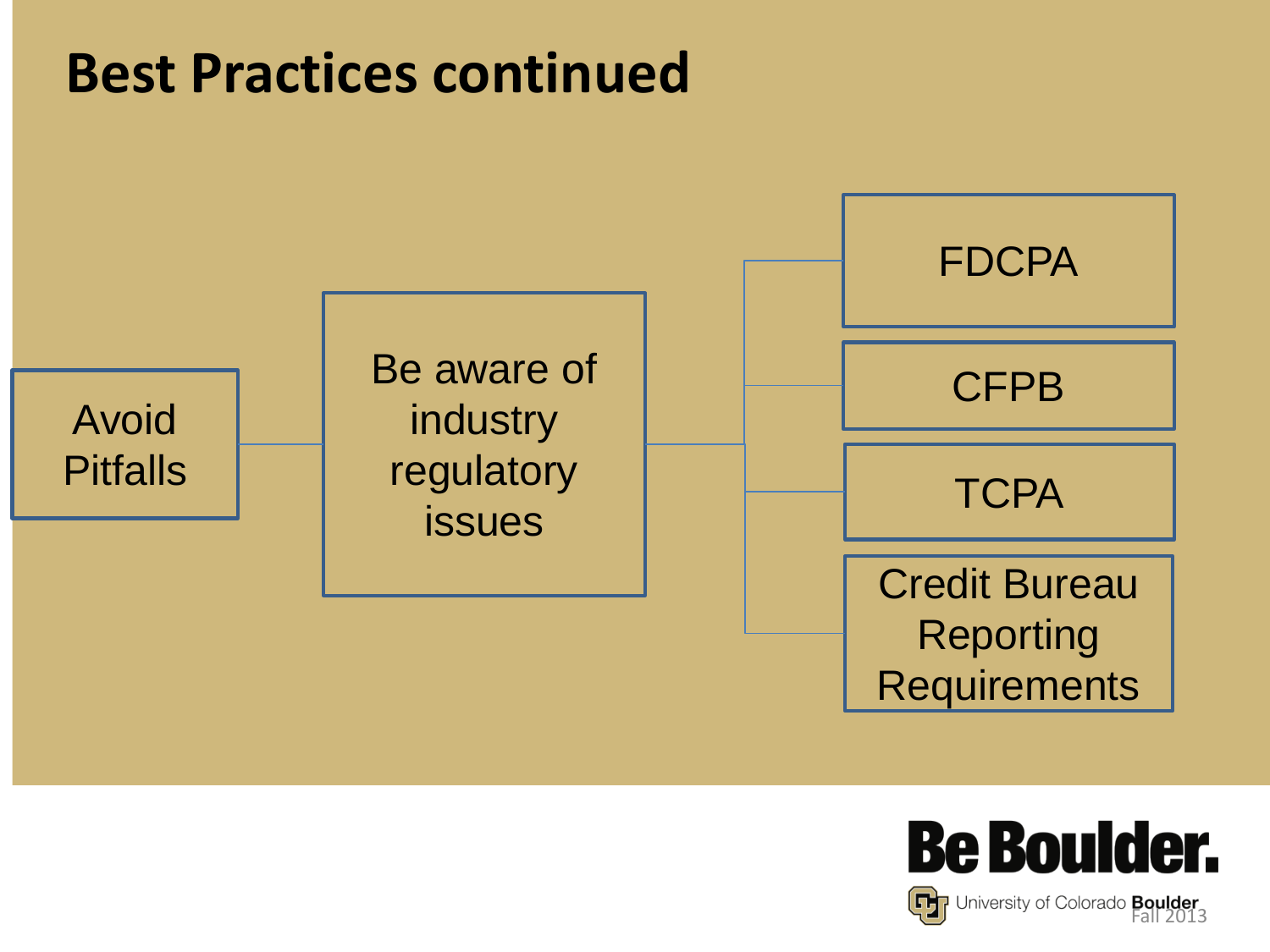#### **Tips & Tricks**



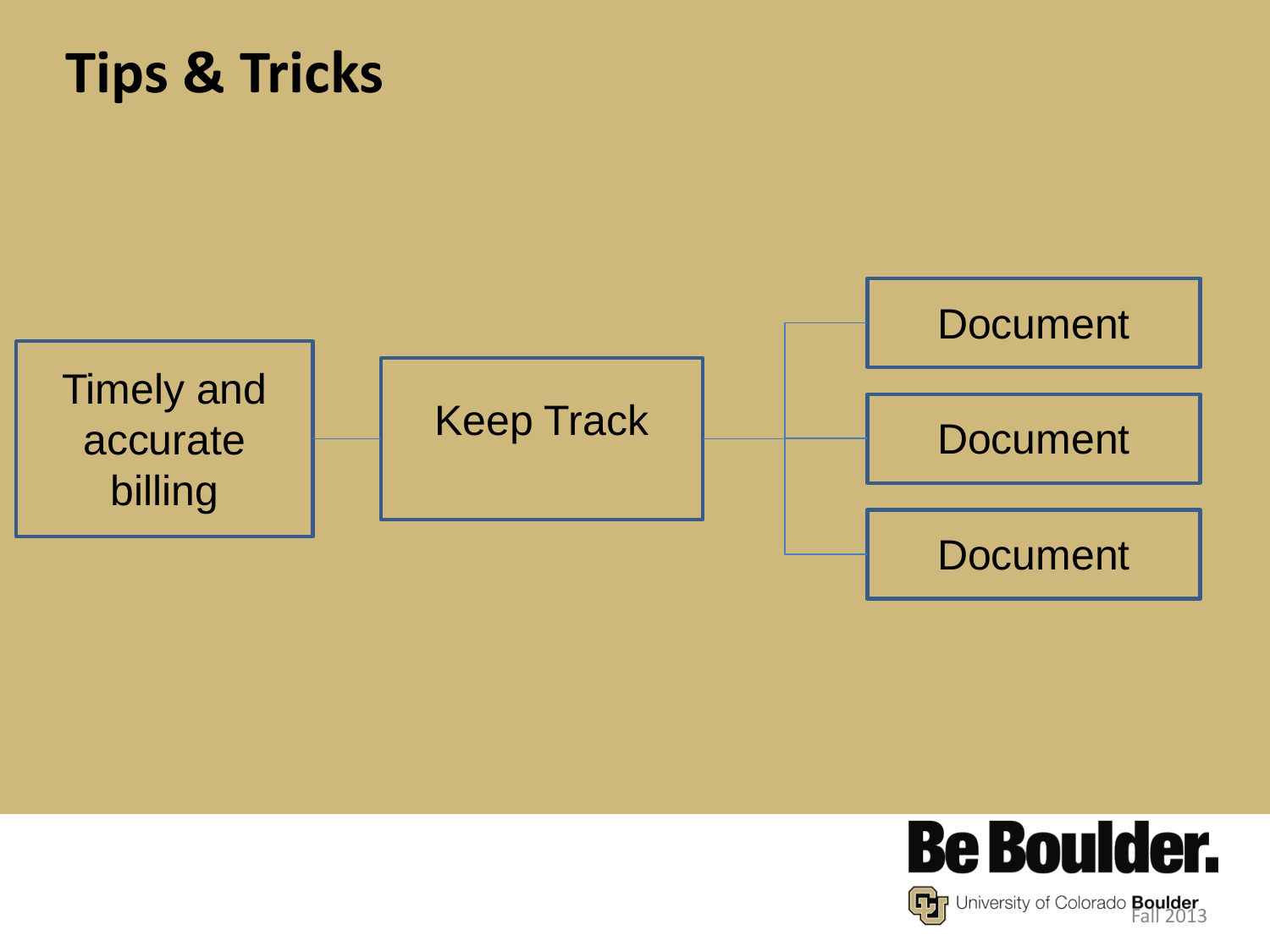## **Tips & Tricks continued**



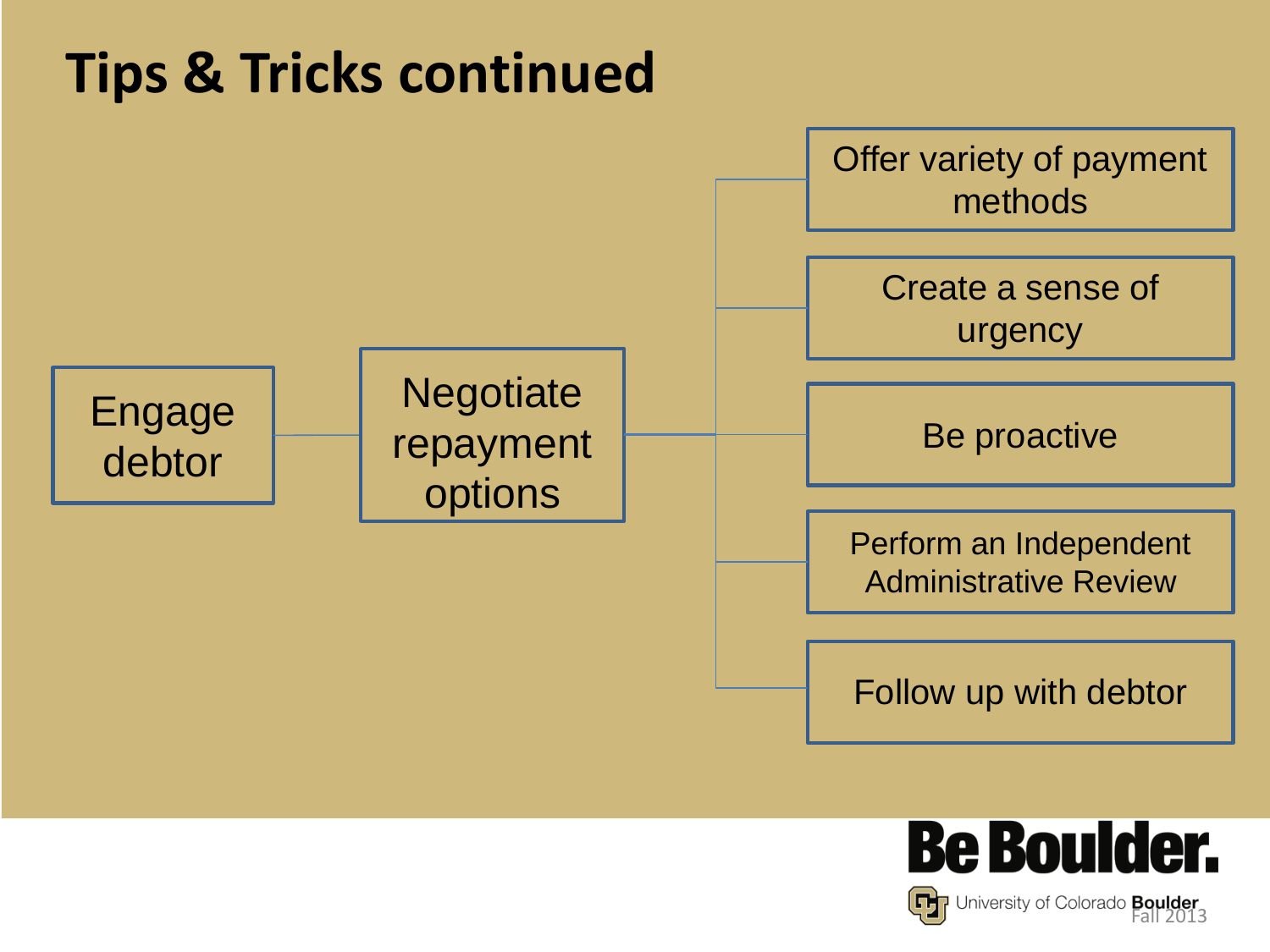## **Tuition & Fee Agreement & Disclosure**

- All students who register for classes are responsible for payment
- Accept terms during the registration process
	- Frequency
	- Audit trail

| <b>Term Academic Institution</b> |
|----------------------------------|
| 2137 CUBLD                       |
| 2141 CUBLD                       |
| 2147 CUBLD                       |
| 2151 CUBLD                       |
| 2157 CUBLD                       |

| Term:                   | 2141                 | Spring 2014 |     |                                 |  |  |
|-------------------------|----------------------|-------------|-----|---------------------------------|--|--|
| Institution: CUBLD      |                      | CU Boulder  |     |                                 |  |  |
| Acknowledge Agreement?: |                      |             |     |                                 |  |  |
|                         | Added By: WEBU000002 |             |     | On: 12/14/2013 1:10:22.000000AM |  |  |
| <b>Updated By:</b>      |                      |             | On: |                                 |  |  |
|                         |                      |             |     |                                 |  |  |

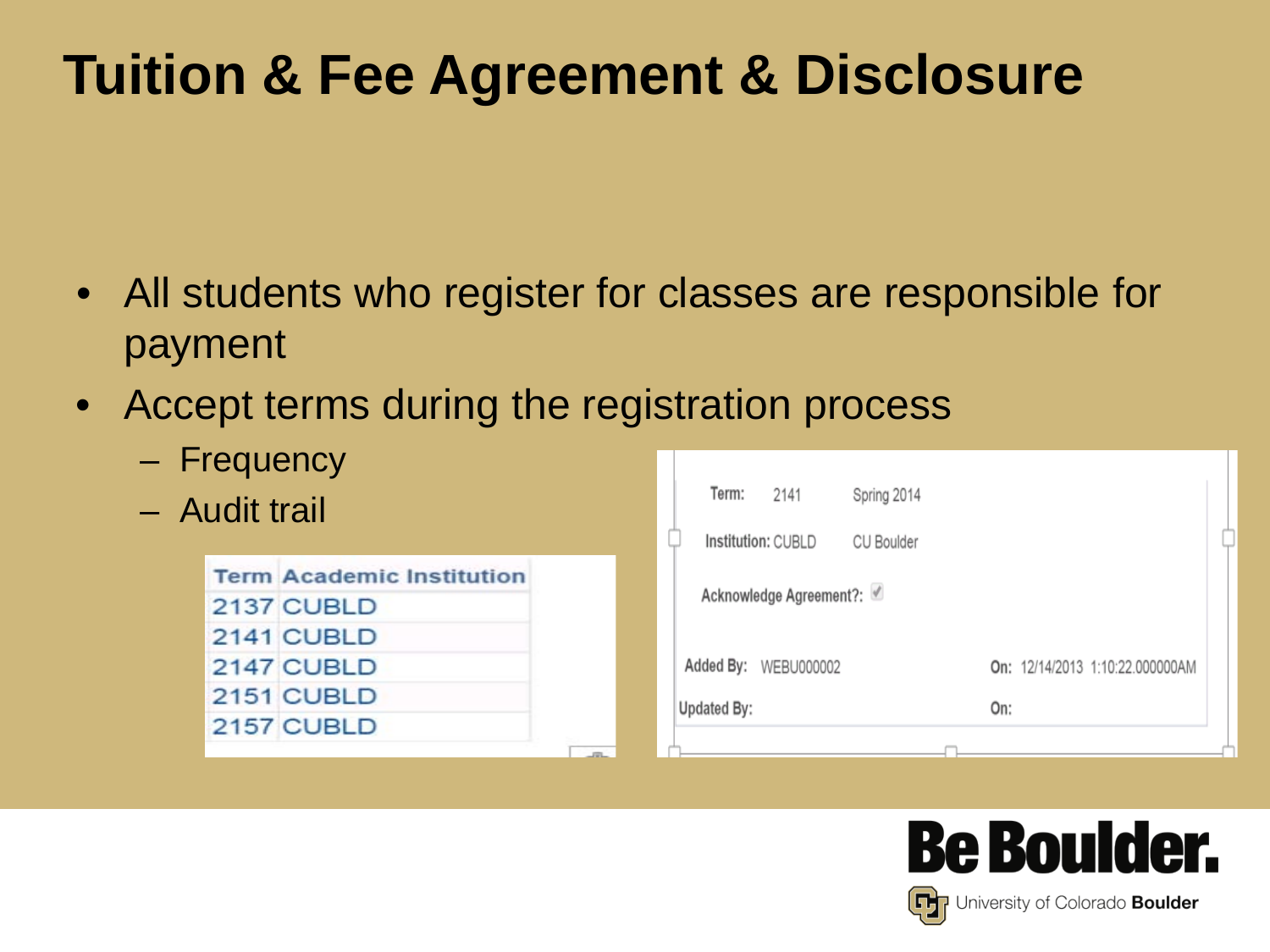## **Tuition & Fee Agreement & Disclosure**

Mobile phone

Authorize and give my consent

University of Colorado Boulder to contact me on all numbers associated with my account including

Other wireless devices

Automated telephone dialing equipment

Text messaging

Artificial or pre-recorded voice messages

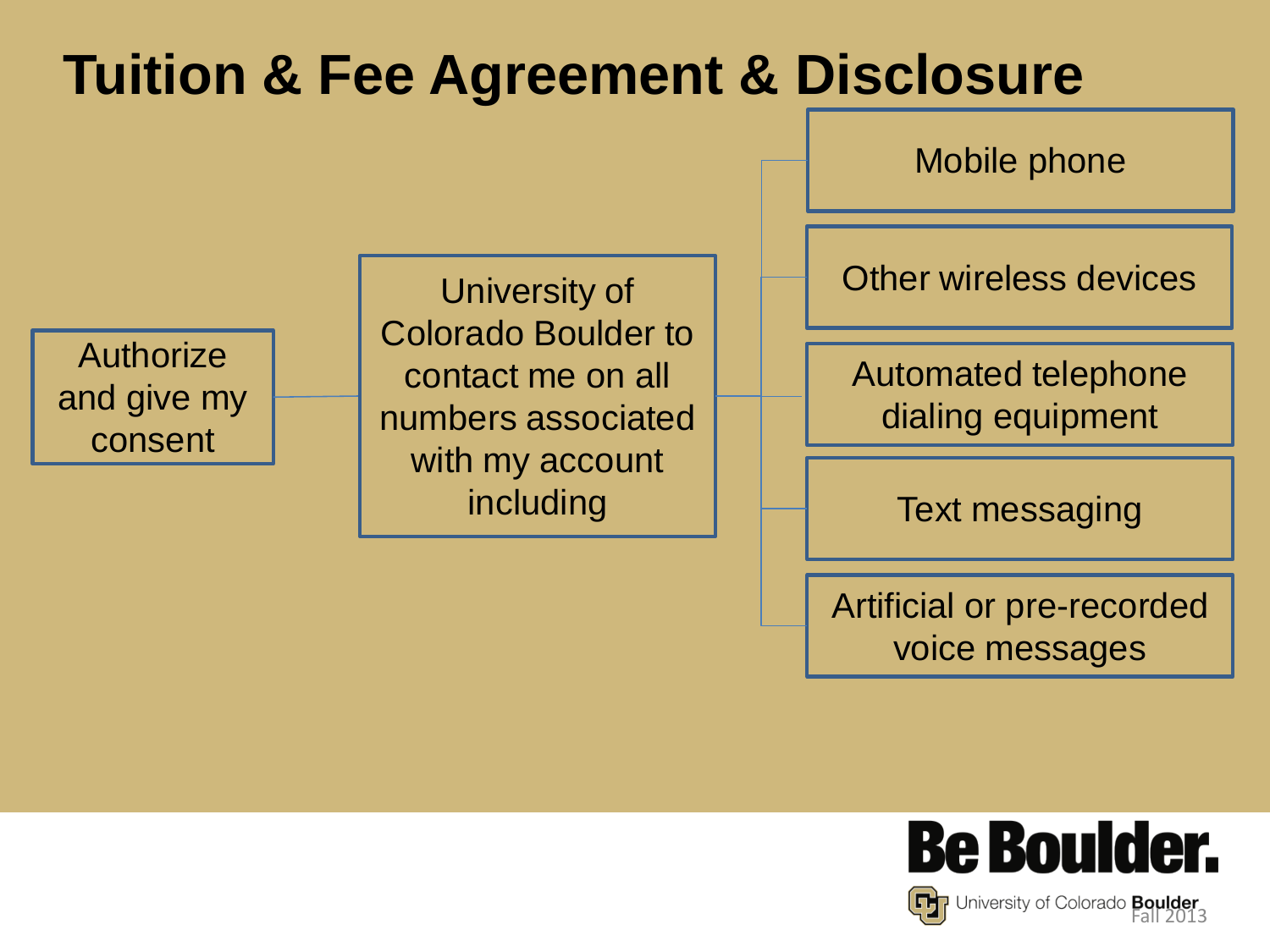## **Tuition & Fee Agreement & Disclosure**

Mobile phone

Further authorize

Collection agencies acting on behalf of the University of Colorado Boulder to contact me on all numbers associated with my account including

Other wireless devices

Automated telephone dialing equipment

Text messaging

Artificial or pre-recorded voice messages

![](_page_9_Picture_8.jpeg)